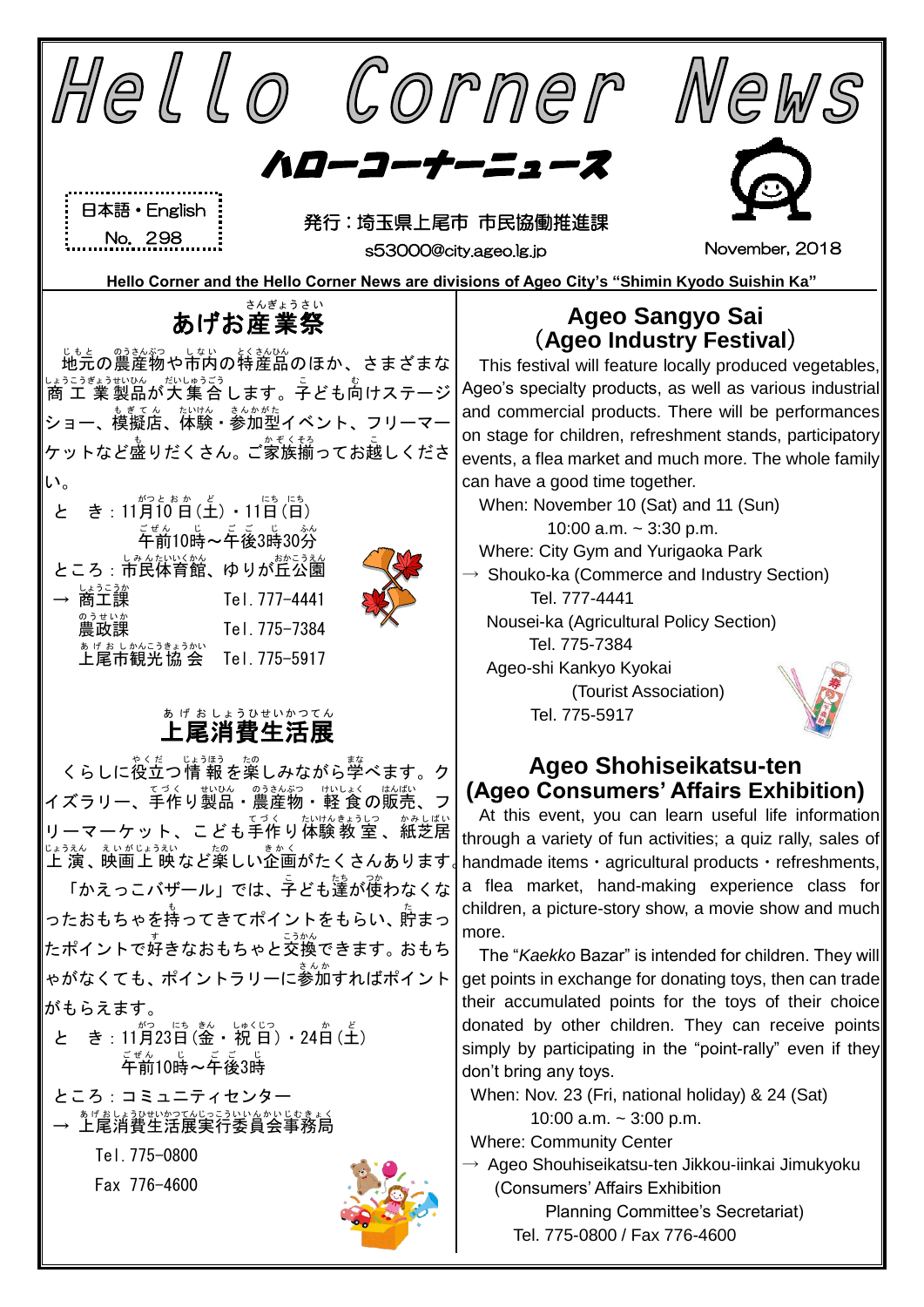## ドメスティック・バイオレンス

<u>、、。</u><br>夫婦やパートナーなどの親密な間 柄で 行 われる <sub>ぼうりょく</sub><br>暴 力をドメスティック・バイオレンス (DV) といいま す。大学生や中高生など、若年層の交際相手からの <sub>ぼうりょく</sub><br>暴 力はデート DV といい、男性も女性も被害者になる 可能性 かのうせい があります。一人 ひとり で悩 なや まず、まずは相談 そうだん してく たさい。相談は無料、秘密は守られます。

◆男女共 同参画推進センター

Tel. 778-5110 しゃくしょだいきんべっかん。かい ・ち性のための DV電話相談 ホ<u>៶៶しゅう</u>げつ もくようび<br>毎 週 月・木曜日 午前 ごぜん 10時 じ ~正午 しょうご , 午後 ご ご 1時 じ ~4時 じ ・<sub>女性のための</sub><sub>おだん</sub> まいしゅうすいようび<br>**毎週水曜日** 午前 ごぜん 10時 じ ~正午 しょうご , 午後 ご ご 1 1 時 じ ~4時 じ (1回の相談は50分・予約制) ◆上尾警察署(警察安全相談担当) Tel.773-0110 24時間対応 <sub>まんきゅう</sub> <sub>ばぁぃ</sub> <br>緊 急 の場合は 110番 ◆埼玉県男女共 同参画推進センター With You さいたま Tel.600-3800 月~土(第 3 木曜日を除く) 午前 10 時~午後 8 時 30 分 ◆埼玉県男女共 同参画推進センター With You さいたま ・男性のための男性臨 床心理士による電話相談 Tel.601-2175 第 だい 4日曜日 にちようび <u>。。。。</u><br>午前11時~午後3時 ◆婦人相談センター(DV相談担当) Tel.863-6060  $\mathring{\mathbb{F}}$ ~王 年前9時30分  $\mathbb{E}^5$  - 祝 日 午前9時30労~年後5時

<sub>むぼうりょくひがい</sub><br>性暴 力被害については、以下にご相談ください。 ✦アイリスホットライン (性暴力等犯罪被害専用相談電話) Tel.839-8341  $\mathring{\mathbb{F}}$ ~釜 午前8時30分~午後5時 ✦よりそいホットライン

Tel.0120-279-338(通話料無料) 。<br>24時間対応

## **Domestic Violence**

Violent behavior between individuals of intimate relationship, such as a married or unmarried couple, is called Domestic Violence. Violence perpetrated by one member of a young couple, such as a university student, or a junior or senior high school student, against his or her partner, is called Dating DV. Both men and women can possibly become victims. If you're concerned you may be the victim of DV, please don't keep these worries to yourself. Instead, contact one of the following offices for a consultation. The consultation is free and everything is kept confidential. ✦Danjo Kyodo Sankaku Suishin Center (Gender Equality Promotion Center) Tel. 778-5110 1F of City Hall Annex #3 ・DV Telephone Counseling for Women Mondays and Thursdays 10:00 a.m. ~ noon, 1:00 ~ 4:00 p.m. ・Counseling for Women Wednesdays 10:00 a.m. ~ noon,  $1:00 \sim 4:00$  p.m. (50 min. / counseling, booking required) ✦Ageo Police Station (Keisatsu Anzen Soudan) Tel. 773-0110 Around the clock 110 in case of emergency ✦Saitama-ken Danjo Kyodo Sankaku Suishin Center With You Saitama Tel. 600-3800 Mon  $\sim$  Sat (excluding 3<sup>rd</sup> Thursday) 10:00 a.m. ~ 8:30 p.m. ✦Saitama-ken Danjo Kyodo Sankaku Suishin Center With You Saitama ・Telephone counseling for men by a male clinical psychologist Tel. 601-2175 4<sup>th</sup> Sunday 11:00 a.m.  $\sim$  3:00 p.m. ✦Fujin Soudan Center (Women's Consultation Center) (in charge of DV Counseling) Tel. 863-6060 Monday ~ Saturday 9:30 a.m.  $\sim$  8:30 p.m. Sundays and national holidays 9:30 a.m.  $\sim$  5:00 p.m. If you think that you are the victim of sexual violence, please call the following number for consultation.  $\triangle$ Iris Hot Line (Advice Line exclusively for Victims of Crimes including Sexual Violence) Tel. 839-8341 Mon  $\sim$  Fri  $8:30$  a.m.  $\sim$  5:00p.m. ✦*Yorisoi* Hot Line Tel. 0120-279-338 (Toll free) Around the clock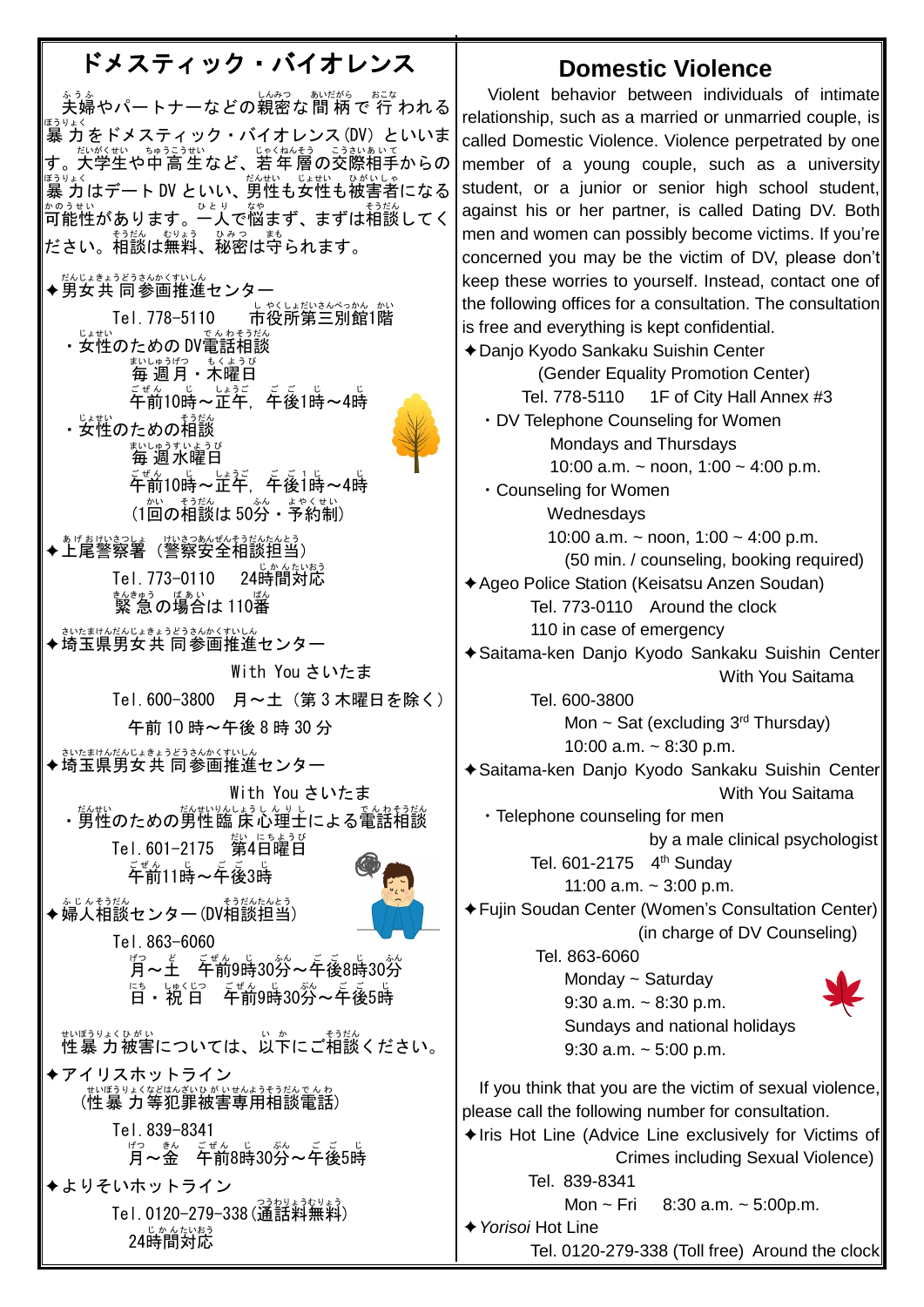## <sub>じどうぎゃくたい</sub>

## **Child Abuse Alert**

11月は「児童虐待防止推進月間」です。児童虐待は しゃかぜんたい かいけつ きもんだい さいざんたい おもの しょうしょう しょうしょう しょうしょう しょうしょう しょうしょう <u>。かくじつ、ばあい。ま</u><br>不確実な場合でも下記までご連絡ください(匿名でも 可 か )。秘密 ひみつ は守 まも ります。 ◆児童相談所全国共 通ダイヤル Tel.189(いちはやく) <sub>じかんたいおう</sub><br>時間対応 ◆子ども・若者相談センター Tel.783-4964 / Fax 774-5342 ぱった。 しゅくじつ ねばつねんし のぞ<br>月〜金 (祝 日 ・年末年始を除く) <sub>こぜん じ</sub><br>午前8時30分~午後5時 → サヘセッラホラヒどさぇラセヘヒょ<br>◆県中央児童相談所 Tel.775-4152 ぱった。 しゅくじつ ねばつねんし のぞ<br>月〜金 (祝 日 ・年末年始を除く) <sub>ごぜん じっぷ</sub>。<br>午前8時30分~午後6時15分 ◆上尾警察署 Tel.773-0110 24時間 対応 じかん たいおう 救命 講習会 きゅうめい こうしゅうかい と き : 12月15日(土) ゠<sub>゠゙</sub><br>゚゙ヸ゙前9時~午後12時 ところ : 市消 防本部 内 ない \*う。 戦い、たい、ものほう。<br>容:成人に対する心肺蘇生法、AEDの使用方法、 ぉぅきゅぅ てぁ て<br>応 急 手当など 対 たい しょう しない こぶいきつ きゅうがくせい<br>|象:市内に 在 住 か 在勤 ま た は 在学 の 中 学 生 <sub>いじょう</sub>。。。<br>**以上の人** 定 てい 賞:20人(応募者多数の場合は抽 選) まんか & 、 もりょう<br>**参加費**:無料 もうに<br>申込み:市電子申請・届出サービス [\(https://s-kantan.jp/city-ageo-saitama-u/\)](https://s-kantan.jp/city-ageo-saitama-u/) ゕ<sub>ら電子申請、または、往復はがきに、講 習日、</sub> 住 所 じゅうしょ 、氏名 しめい 、年齢 ねんれい 、性別 せいべつ 、電話番号 でんわばんごう 、在勤 ざいきん の人 ひと — <u>まんなきあい、ジがくの</u>と、がっこうめい。☆<br>は勤務先名、在学の人は学校名を書いて、11月19 にも〔だ〕 〜 26日(月)(必 着 )に 東 消 防 署管理課 (〒362-0013 上尾村 537)へ → 速消防署管理課 Tel.775-1310 FAX 770-1902 November is the "Child Abuse Prevention Promotion Month." Child abuse is a problem that needs to be solved by society as a whole. If you witness or experience a situation which might be considered child abuse, please contact any office listed below. Your call is anonymous, and strictly confidential. ✦Jido-soudansho Zenkoku-kyotsu Dial (General quick-dial phone number for Child Consultation Office) Tel. 189 ("Ichi-haya-ku" meaning "quickly") Around the clock ✦Kodomo・Wakamono Soudan Center (Child & Young Person Counseling Center) Tel. 783-4964 / Fax 774-5342 Weekdays (excluding national holidays and New Year holidays)  $8:30$  a.m.  $\sim 5:00$  p.m. ✦Ken Chuo Jido-soudansho (Prefectural Central Child Consultation Office) Tel. 775-4152 Weekdays (excluding national holidays and New Year holidays)  $8:30$  a.m.  $\sim 6:15$  p.m. ✦Ageo Keisatsusho (Police Department) Tel. 773-0110 Around the clock **First Aid Trainings** When: December 15 (Sat) 9:00 a.m. ~ Noon Where: City Fire Department Headquarters Program: You will learn how to apply CPR to adults, use an AED, and administer first aid For: People who live, work or go to school in Ageo, and are junior high school student or older Number: 20 people (A drawing will be held in case of too many applicants) Cost: Free Application: Please apply online using the City's e-apply / notification service [\(https://s-kantan.jp/city-ageo-saitama-u/\)](https://s-kantan.jp/city-ageo-saitama-u/), or write the following information on a return postcard: training date, your name, address, age, gender, phone number, name of company if you work in Ageo, name of school if you go to school in Ageo, and send it to Higashi Shouboush Kanri-ka ( $\overline{T}$ 362-0013 Ageo-mura 537). The card must arrive between November 19 (Mon) and 26 (Mon).  $\rightarrow$  Higashi Shoubousho Kanri-ka (Administration Section of East Fire Department) Tel. 775-1310 Fax 770-1902